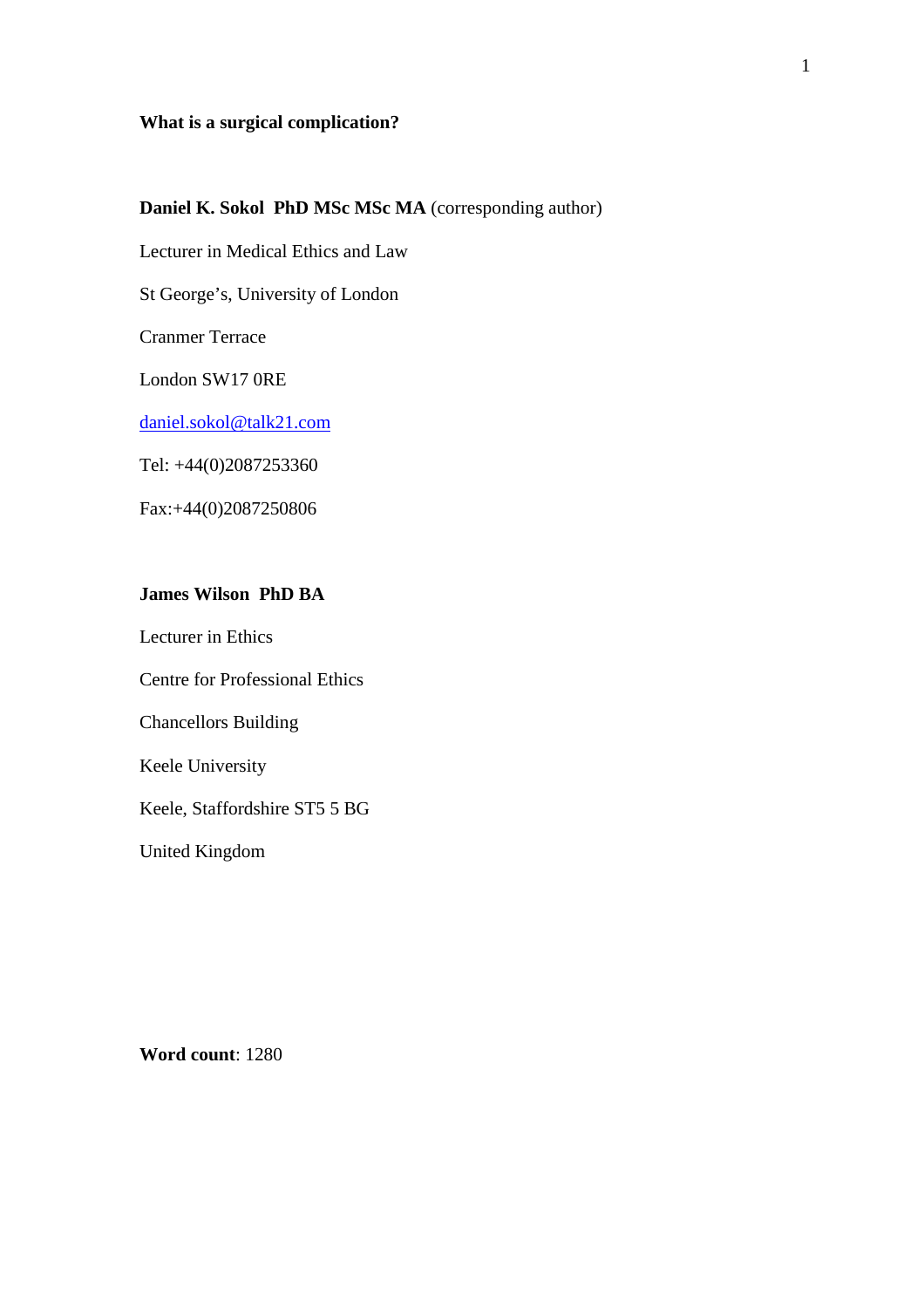# **What is a surgical complication?**

In preparing for a lecture on the ethics of surgical complications, it became apparent that confusion exists about the definition of a 'surgical complication'. Is it, as one medical website states, 'any undesirable result of surgery'?<sup>1</sup> In the European Journal of Surgery, Veen et al. provide a more elaborate definition: 'every unwanted development in the illness of the patient or in the treatment of the patient's illness that occurs in the clinic<sup>2</sup>, while an esteemed historian of science suggests yet another definition in a recent volume on surgical complications: 'a complication, in any sphere of endeavour, is something out of the norm, and the product of extraneous and unexpected factors'. 3 Such is the discrepancy in definitions that Rampersaud et al. declare in 2006 that 'presently, there is no clear or consistent definition of a complication in the surgical literature'.<sup>4</sup>

Much research in surgery aims to reduce the risk of surgical complications. However, until we have a stable and agreed definition of what counts as a surgical complication, we cannot reliably compare different studies to discover what best reduces the chance of surgical complications.<sup>5</sup> So the topic is more than mere pedantry: defining surgical complications will help us with the broader question of how to improve surgical practice. A basic PubMed search returns nearly 800 articles with the phrases 'surgical complications' or 'surgical complication' in the title. But unlike the sources above, many articles on the subject do not define surgical complications at all. A complication for one author may not be so for another. In Lewis Carroll's *Through the Looking Glass*, Humpty Dumpty declares "When I use a word, it means just what I want it to mean".<sup>6</sup> Mr Dumpty's subjective approach to language is best avoided when dealing with an issue as common and significant as surgical complications.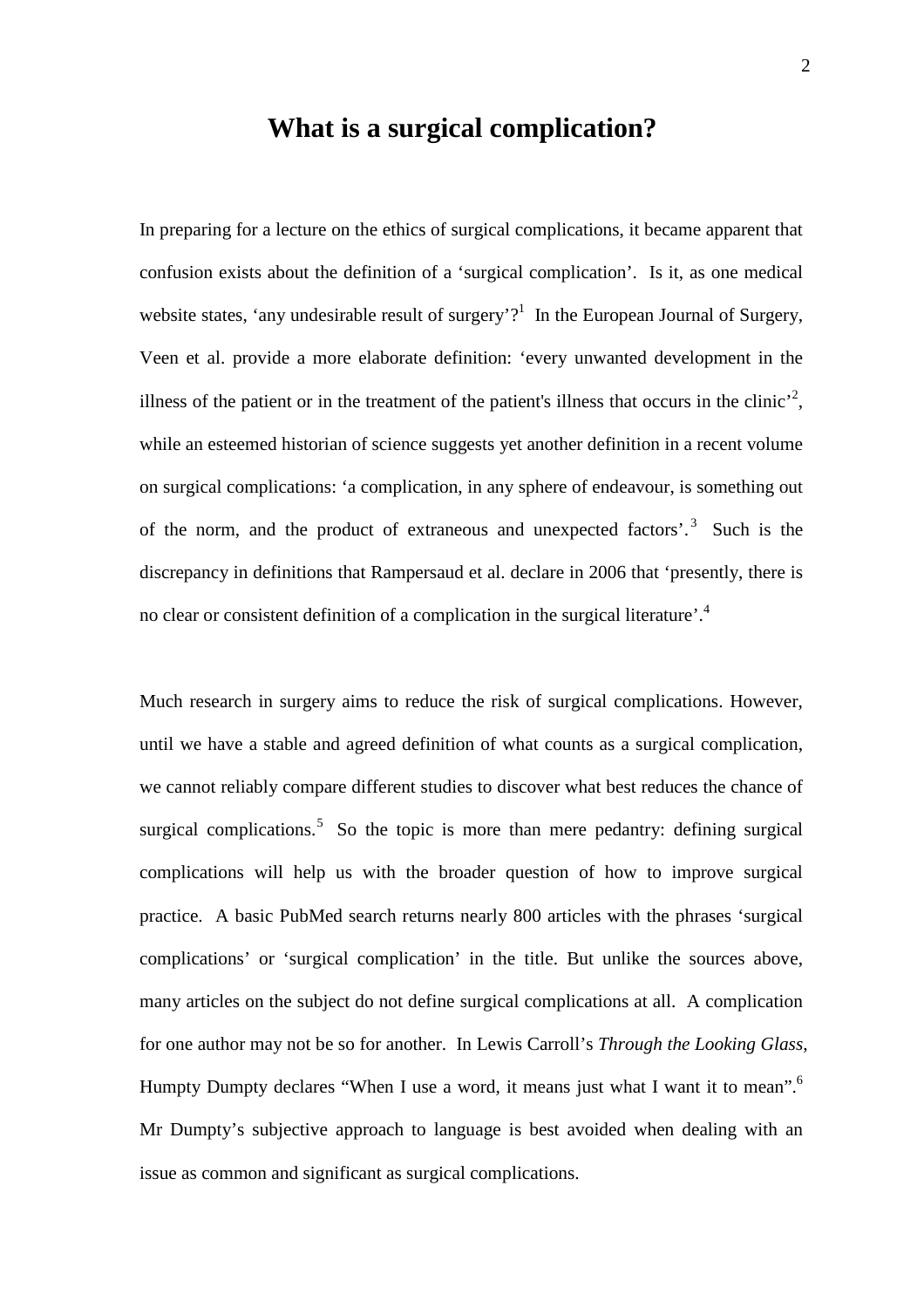The website's definition – 'any undesirable result of surgery' – captures an essential part of a complication: it must be undesirable. There is no such thing as a good surgical complication. The definition, though pleasingly simple, is nonetheless inadequate. An unsightly operative scar is undesirable but not necessarily a complication. As Clavien et al. have noted, a surgical scar is generally considered a sequela – i.e. an adverse outcome inherent to the procedure.<sup>7</sup> To avoid conflating surgical complications with sequelae, we can appeal to the notion of expectation:

1) A surgical complication (SC) is any undesirable *and unexpected* result of an operation

Under 1), a scar need not be a complication. This will depend on whether or not it was expected. Our revised definition, however, does not specify the subject of the unpleasant result, hence a surgeon's needlestick injury would constitute a surgical complication. The solution is to specify the recipient of the SC:

2) A SC is any undesirable and unexpected result of an operation *affecting the patient*

Veen et al's definition limits complications to what happens in the clinic, but some complications, such as postoperative stroke, develop days after the operation. What matters is not that it occurs in the clinic, but that the complication develops as a direct result of the operation, hence: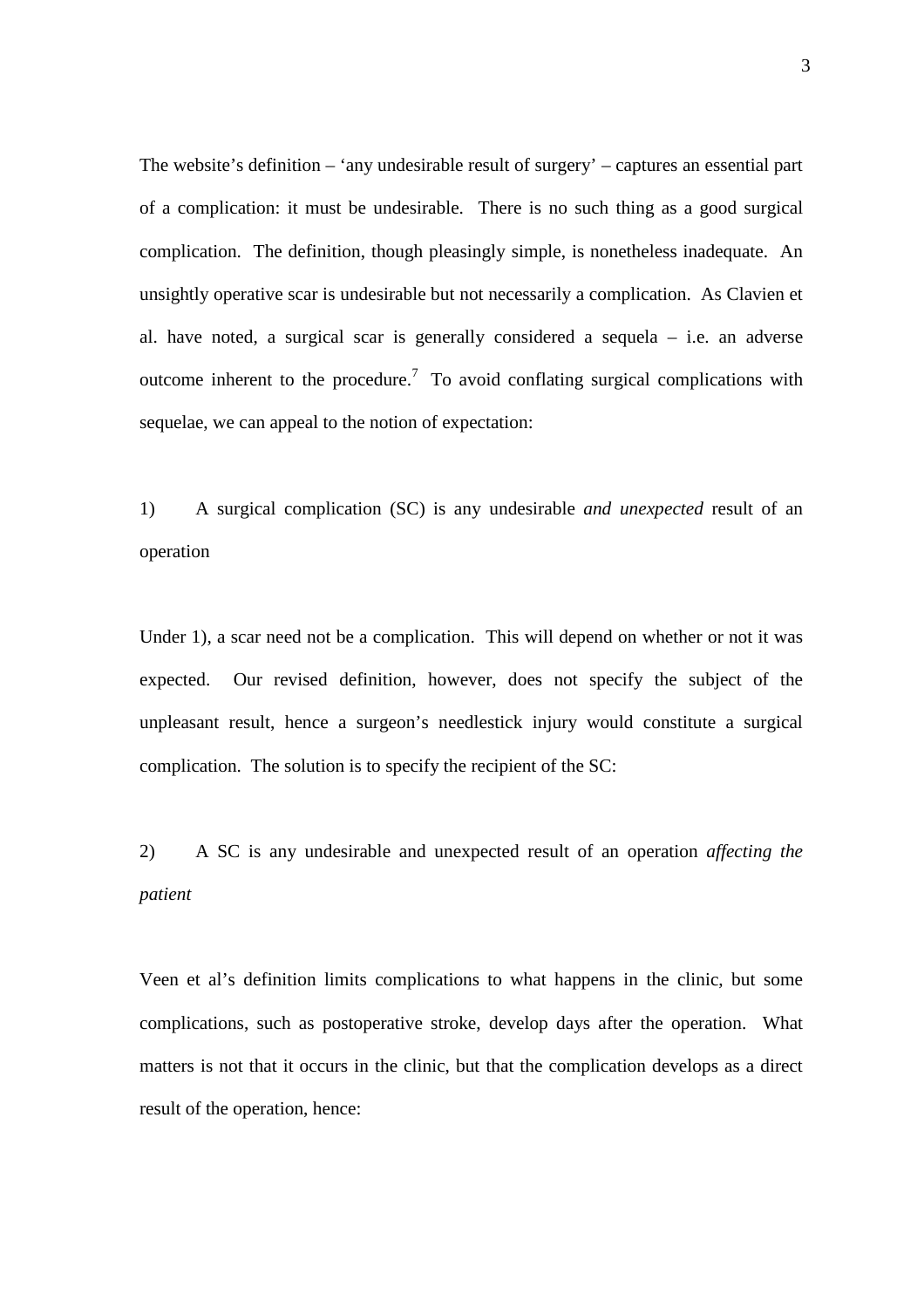# 3) A SC is any undesirable and unexpected result of an operation affecting the patient *that occurs as a direct result of the operation*

The historian's definition, like 3) above, requires a surgical complication to be unexpected. On reflection, however, this condition is incomplete. Although it may be true that most complications are unexpected, it does not follow that unexpectedness is required. To illustrate, imagine performing an extremely high-risk abdominal aortic aneurysm repair with a 60% risk of rupture. Imagine further that despite your best efforts the rupture occurs. In this case, it seems plausible to say that, although you expected the rupture, it was still a surgical complication, albeit a likely one. A plausible explanation is that you did not *intend* to cause the rupture. A surgical complication cannot be intended. Another explanation is that, although the rupture was expected, it was still reasonable to hope for a good outcome. If the risk was 95%, then we would be more reluctant to say that the rupture was a surgical complication. Unlike the 60% case, it is clearly unreasonable to expect a successful outcome with such odds. To rescue our definition, we need to specify that a SC must be unintended and that there must be a reasonable hope that the operation will succeed. Hence the full definition reads:

4) A SC is any undesirable, unintended and direct result of an operation affecting the patient which would not have occurred had the operation gone as well as could reasonably be hoped.

The revised definition suggests that a surgical complication is not a fixed reality, but that it is dependent on the level of surgical skill and the facilities available. A surgical complication in the United Kingdom may not count as a surgical complication in rural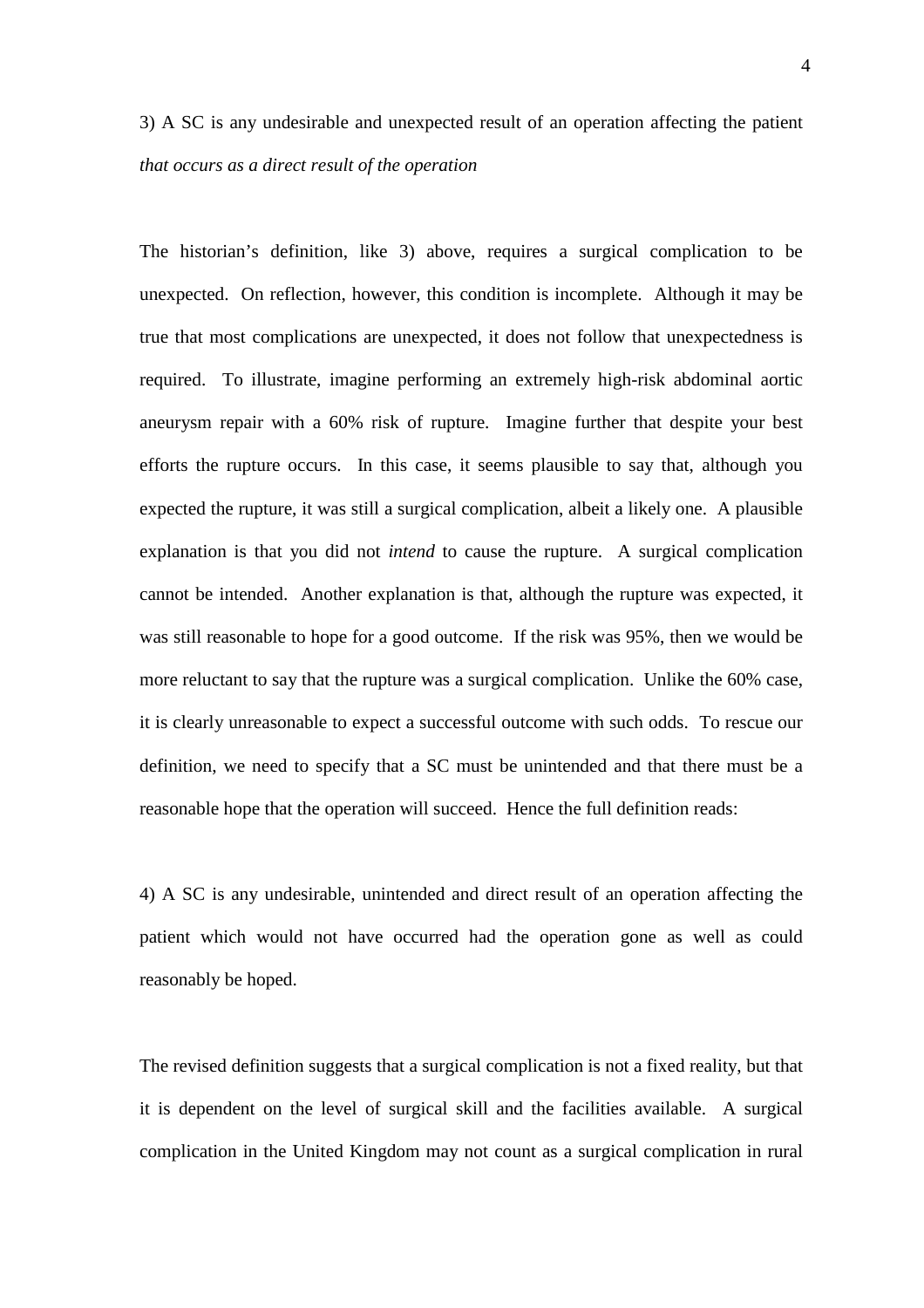India and similarly a complication in 2007 may not have been in 1807. As surgical techniques and equipment improve, what were once inevitable adverse outcomes may acquire the status of surgical complications. Paradoxically, the better our surgical skill and the higher our expectations, the more potential surgical complications there are.

Any definition that includes the notion of reasonableness raises alarm bells. It is clear that if a procedure has a 1/1000 chance of success, it would be unreasonable to expect it to succeed and hence such a failure would not count as a surgical complication, at least under our definition. The opposite is true if a procedure has a 9/10 chance of success. Deciding whether or not an expectation is reasonable will be harder when the likelihood falls between the two extremes of certainty. It will to some extent be a matter of judgement.

A moment's reflection on the definition above raises further issues, which we shall only touch upon here. Who, for instance, must judge the result undesirable? The patient, the surgeon, the medical profession? If a procedure somehow gave the patient superhuman strength in his arm, would that be a surgical complication? How do we know whether an adverse event is directly or indirectly caused by an operation?

This brief analysis perhaps explains the reason for the confusion in the literature. There is confusion because defining a surgical complication is no easy task.

The astute reader will have noticed that our definition captures all instances of surgical negligence, as well as non-negligent complications. Cases of surgical negligence constitute a subset of surgical complications. This raises an important ethical issue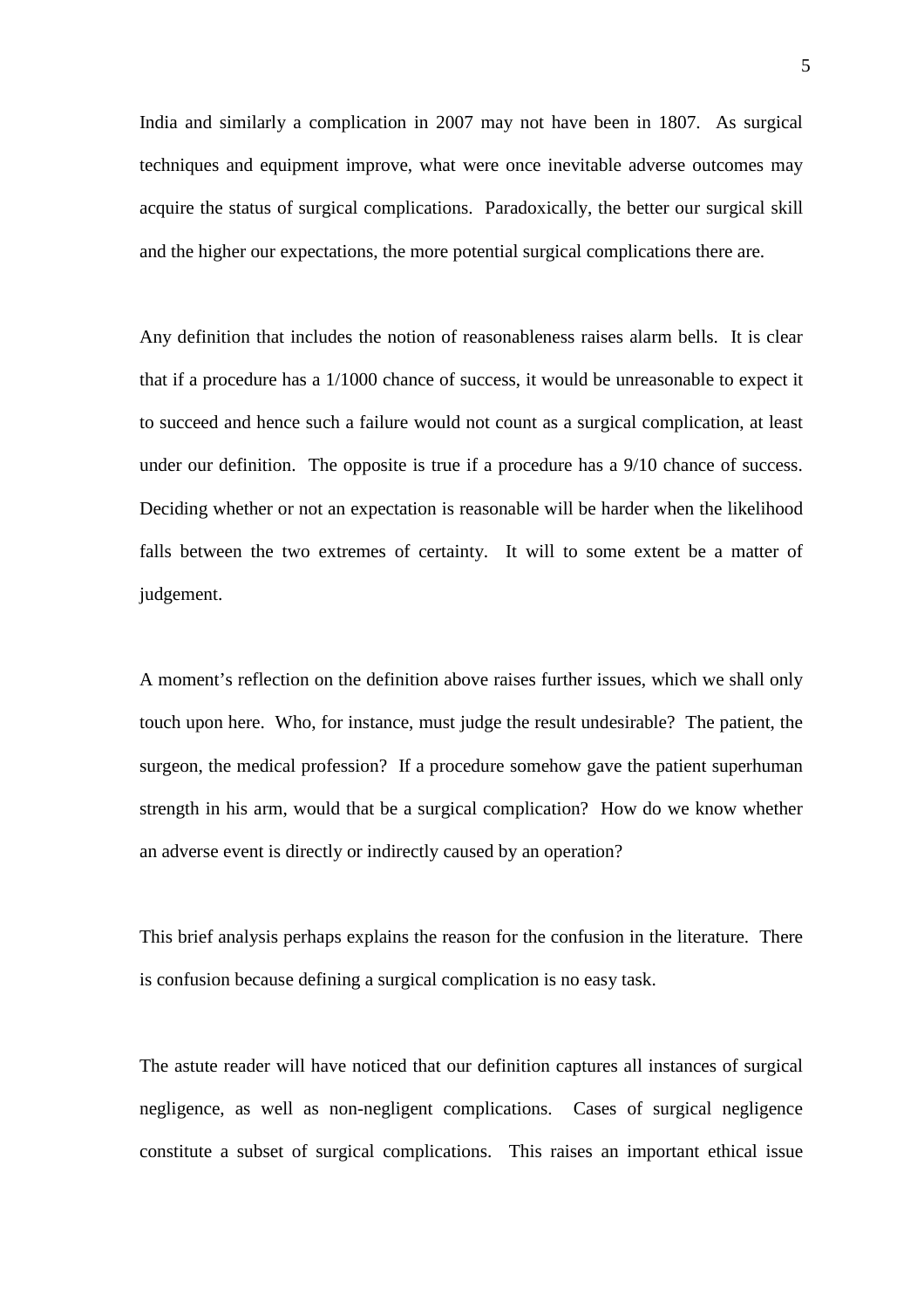around labelling an adverse surgical outcome as a complication. Although strictly speaking true, it would be misleading to describe swabs inadvertently left in the abdomen as a surgical complication. By omitting to specify the nature of the complication, the speaker hopes the hearer will draw a false conclusion, namely that there was no negligence. The philosopher Bernard Williams gives another such example of a true but deceptive utterance. If I open my colleague's mail while he is away on holiday and, upon his return, tell him that "someone has been opening your mail", I am strictly speaking telling the truth but still using unspoken assumptions to fool him.<sup>8</sup> The principle of honesty requires not just the avoidance of lying, but the sharing of relevant and sufficiently detailed information, as determined by social norms and expectations.

The definition provided here seems to capture our reflective intuitions on what constitutes a surgical complication. To the best of our knowledge, it is one of the very few detailed examinations of this oft-used term in the medical literature.<sup>910</sup> Whether or not researchers decide to use it as a working definition, it is important that they reveal their chosen definition in their work. Only then will the current veil of confusion be lifted.

### **Competing interests**

None

### **Guarantor**

Daniel Sokol is the guarantor for the work

### **Acknowledgements**